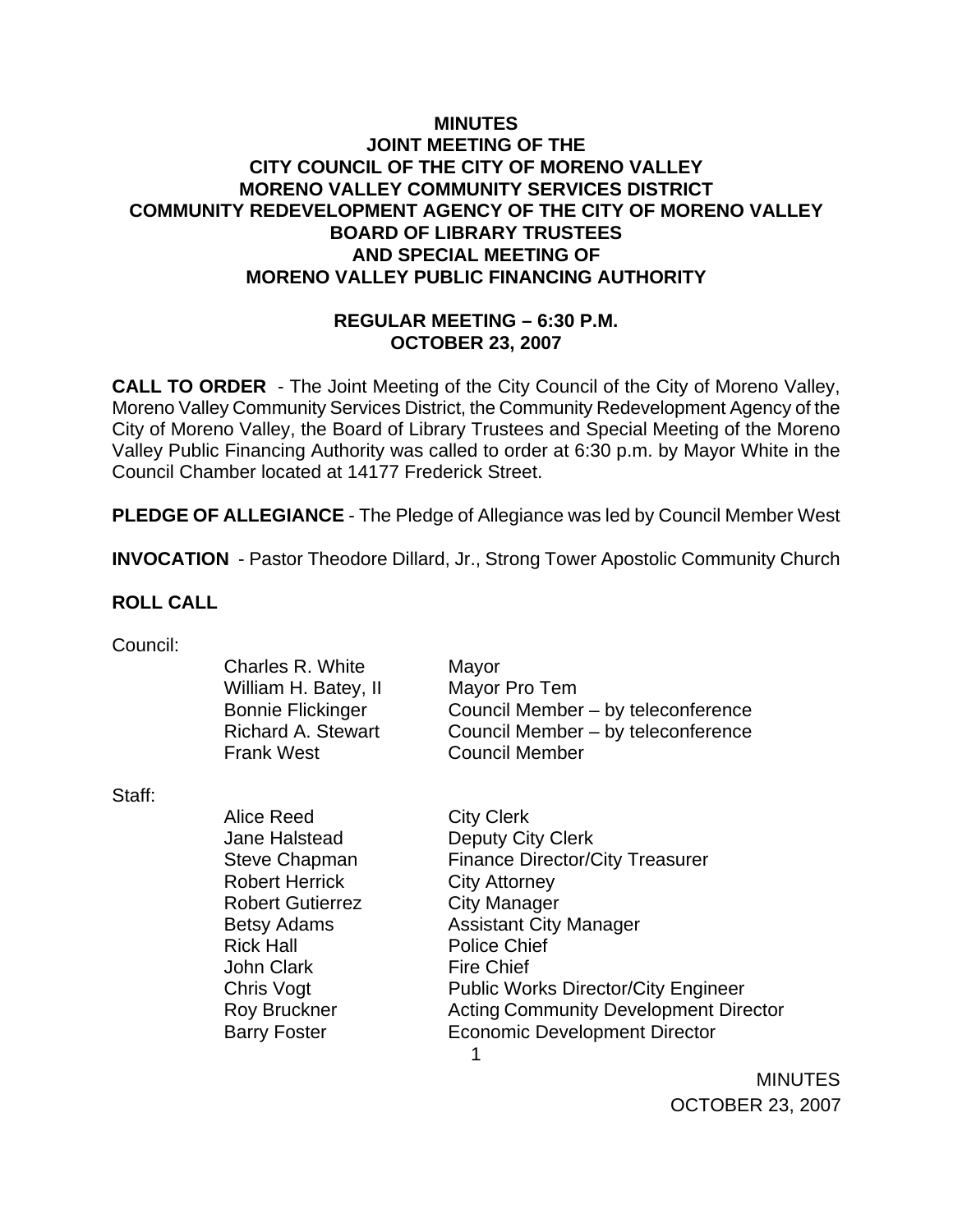| <b>Steve Elam</b>     |  |  |  |
|-----------------------|--|--|--|
| Denese Wilson-Beilke  |  |  |  |
| <b>Cynthia Pirtle</b> |  |  |  |
| <b>Mike McCarty</b>   |  |  |  |
| Angela Rushen         |  |  |  |

Administrative Services Director Human Resources Director Director of Library Services Parks & Community Services Director Assistant to the City Manager

#### **Agenda Order**

 A6. TRACT MAP 30316 – REDUCE FAITHFUL PERFORMANCE BOND AND ADOPT THE RESOLUTION AUTHORIZING ACCEPTANCE OF THE PUBLIC IMPROVEMENTS AS COMPLETE AND ACCEPTING AVENIDA DE PORTUGAL, VIA JARDIN, VIA RIO, CALLE BELDING, AVENUE ANILLO, CALLE LUNA, BARONA COURT, VIA LIDO, AVENIDA FIESTA, CALLE VEJAR, VIA MARAVILLA, VISTA ALLEGRE, VIA LAVANDA, AND THE PORTIONS OF CAMINO FLORES, CASA ENCANTADOR ROAD, AND NASON STREET ASSOCIATED WITH THE PROJECT INTO THE CITY'S MAINTAINED STREET SYSTEM, DEVELOPER – K. HOVNANIAN FORECAST HOMES, INC., ONTARIO, CA 91761 (Report of: Public Works Department)

#### **Recommendation:**

1. Adopt Resolution No. 2007-118 authorizing the acceptance of the public improvements for Tract Map 30316 as complete and accepting Avenida de Portugal, Via Jardin, Via Rio, Calle Belding, Avenue Anillo, Calle Luna, Barona Court, Via Lido, Avenida Fiesta, Calle Vejar, Via Maravilla, Vista Allegre, Via Lavanda, and the portions of Camino Flores, Casa Encantador Road, and Nason Street associated with the project into the City's maintained street system; and

### Resolution No. 2007-118

A Resolution of the City Council of the City of Moreno Valley, California, Authorizing the Acceptance of the Public Improvements as Complete within Tract Map 30316 and accepting Avenida de Portugal, Via Jardin, Via Rio, Calle Belding, Avenue Anillo, Calle Luna, Barona Court, Via Lido, Avenida Fiesta, Calle Vejar, Via Maravilla, Vista Allegre, Via Lavanda, and the Portions of Camino Flores, Casa Encantador Road, and Nason Street Associated with the Project into the City's Maintained Street System

2. Authorize the City Engineer to execute the 90% reduction to the Faithful Performance Bond, exonerate the Material and Labor Bond in 90 days if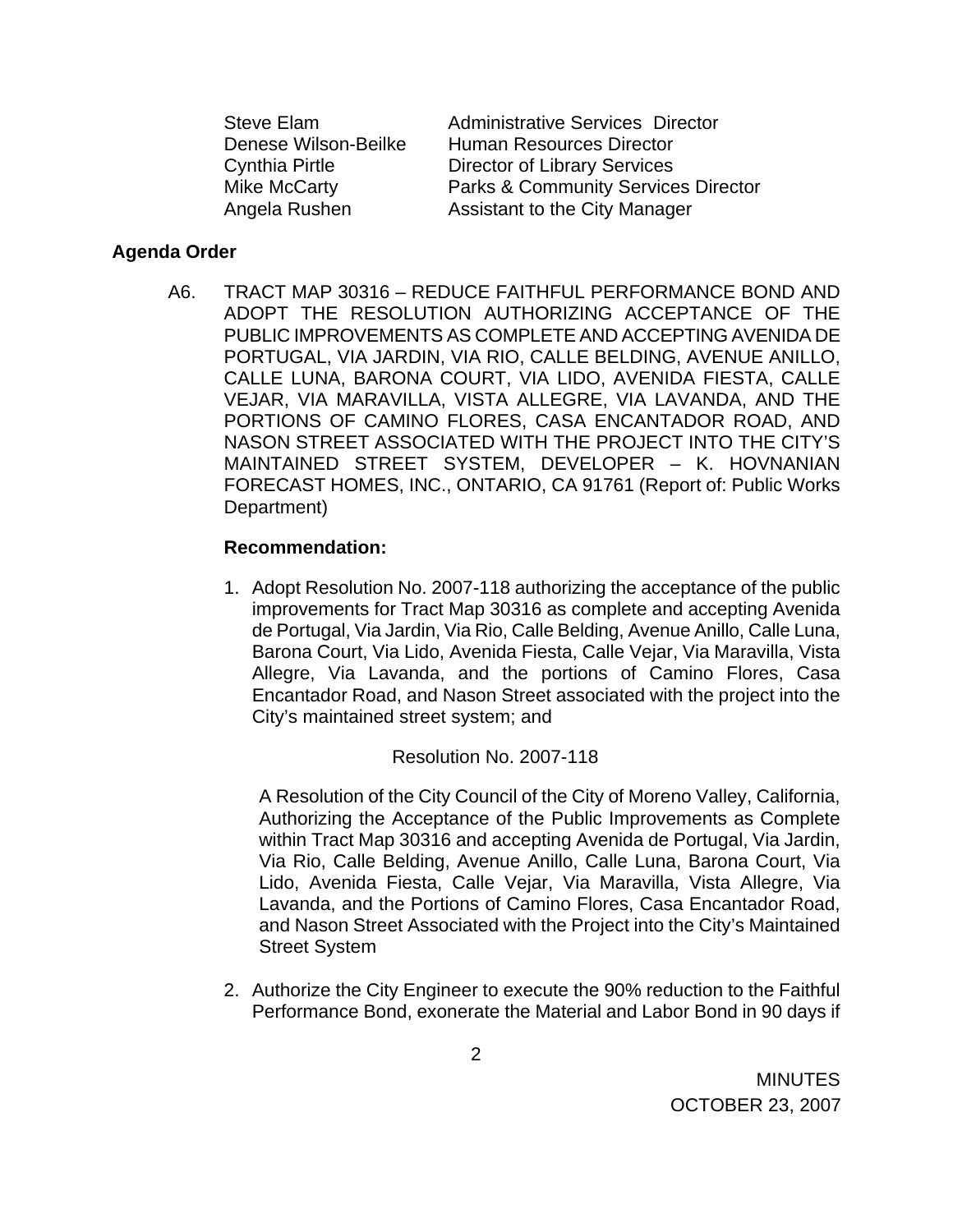there are no stop notices or liens on file with the City Clerk, and exonerate the final 10% of the Faithful Performance Bond in one year when all clearances are received.

## **Continued to November 27, 2007. Approved by a 5-0 vote. m/West, s/Batey.**

### **JOINT CONSENT CALENDARS (SECTIONS A-D) OF THE CITY COUNCIL OF THE CITY OF MORENO VALLEY, MORENO VALLEY COMMUNITY SERVICES DISTRICT, COMMUNITY REDEVELOPMENT AGENCY OF THE CITY OF MORENO VALLEY AND THE BOARD OF LIBRARY TRUSTEES**

Mayor White opened the agenda items for the Consent Calendars for public comments, there being none, public comments were closed.

## **A. CONSENT CALENDAR** - **CITY COUNCIL**

- A1. ORDINANCES FIRST READING BY TITLE ONLY Waived reading of all Ordinance Introductions and read by title only.
- A2. MINUTES REGULAR MEETING OF OCTOBER 9, 2007 (Report of: City Clerk's Department)

**Recommendation:** Approve as submitted.

A3. 2007 LEGISLATIVE UPDATE (Report of: Assistant to the City Manager)

**Recommendation:** Receive and file the informational report.

A4. WARRANT REPORT – AUGUST 31, 2007 (Report of: Finance Department)

**Recommendation:** Adopt Resolution No. 2007-116, approving the Warrant Report, dated August 2007, in the total amount of \$19,156,241.18.

Resolution No. 2007-116

 A Resolution of the City Council of the City of Moreno Valley, California, Approving the Warrant Report Dated August 31, 2007

A5. TRACT MAP 30300-1 – REDUCE FAITHFUL PERFORMANCE BOND AND ADOPT THE RESOLUTION AUTHORIZING ACCEPTANCE OF THE PUBLIC IMPROVEMENTS AS COMPLETE AND ACCEPTING GELDING WAY, MARE LANE, QUARTER HORSE ROAD, AND THE PORTIONS OF CLYDESDALE LANE AND KRAMERIA STREET ASSOCIATED WITH THE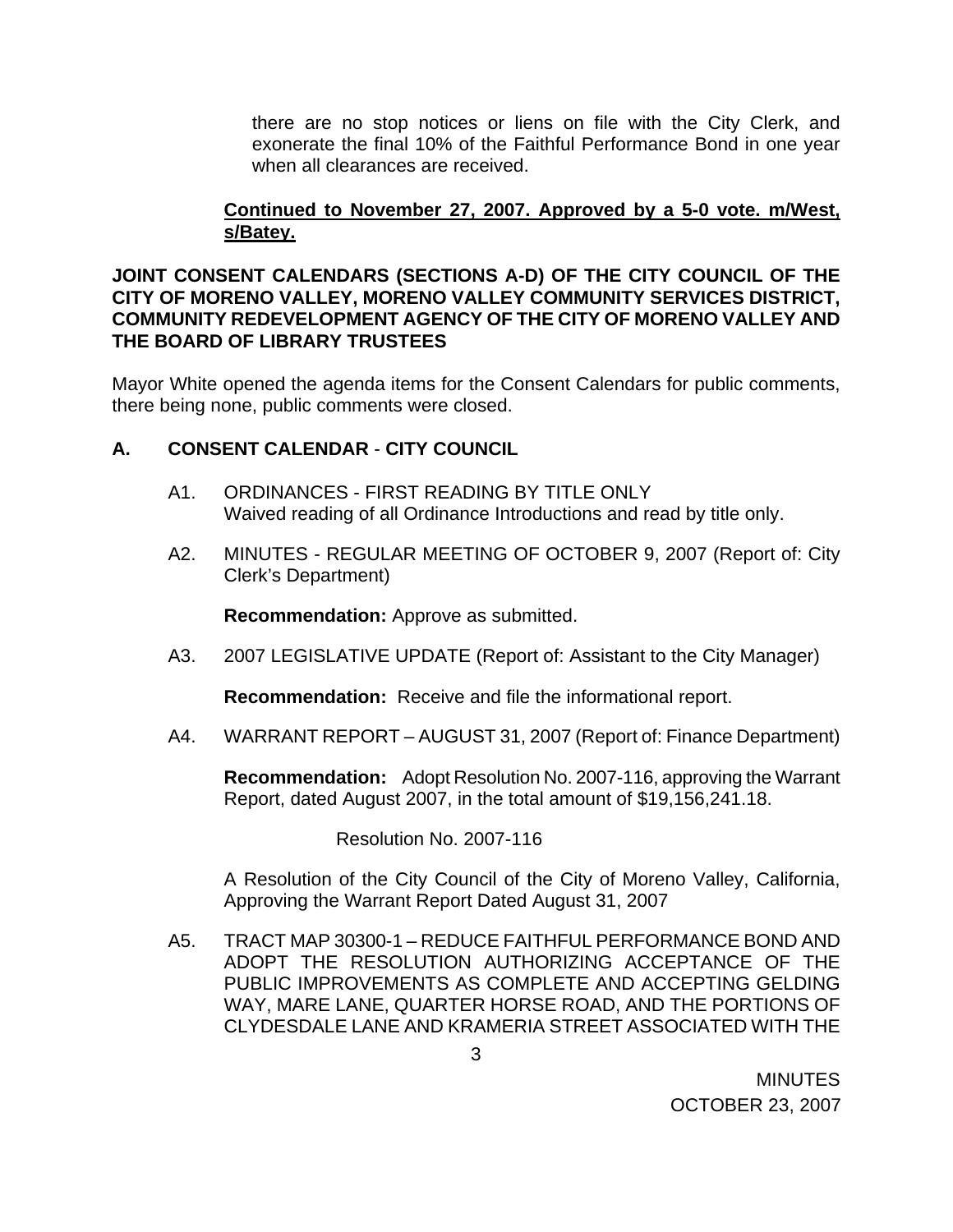PROJECT INTO THE CITY'S MAINTAINED STREET SYSTEM, DEVELOPER – MVR-MORENO VALLEY, L.P., CARLSBAD, CA 92010 (Report of: Public Works Department)

#### **Recommendation:**

1. Adopt Resolution No. 2007-117 authorizing the acceptance of the public improvements for Tract Map 30300-1 as complete and accepting Gelding Way, Mare Lane, Quarter Horse Road, and the portions of Clydesdale Lane and Krameria Street associated with the project into the City's maintained street system; and

### Resolution No. 2007-117

 A Resolution of the City Council of the City of Moreno Valley, California, Authorizing the Acceptance of the Public Improvements as Complete within Tract Map 30300-1, and Accepting Gelding Way, Mare Lane, Quarter Horse Road, and the Portions of Clydesdale Lane and Krameria Street Associated with the Project into the City's Maintained Street System

- 2. Authorize the City Engineer to execute the 90% reduction to the Faithful Performance Bond, exonerate the Material and Labor Bond in 90 days if there are no stop notices or liens on file with the City Clerk, and exonerate the final 10% of the Faithful Performance Bond in one year when all clearances are received.
- A7. CITY COUNCIL REPORTS ON REIMBURSABLE ACTIVITIES (Report of: City Clerk's Department)

**Recommendation:** Receive and file the Reports on Reimbursable Activities for the period of October 3 – October 16, 2007.

## **B. CONSENT CALENDAR** - **COMMUNITY SERVICES DISTRICT**

- B1. ORDINANCES FIRST READING BY TITLE ONLY Waived reading of all Ordinance Introductions and read by title only.
- B2. MINUTES REGULAR MEETING OF OCTOBER 9, 2007 (Report of: City Clerk's Department)

**Recommendation:** Approve as submitted.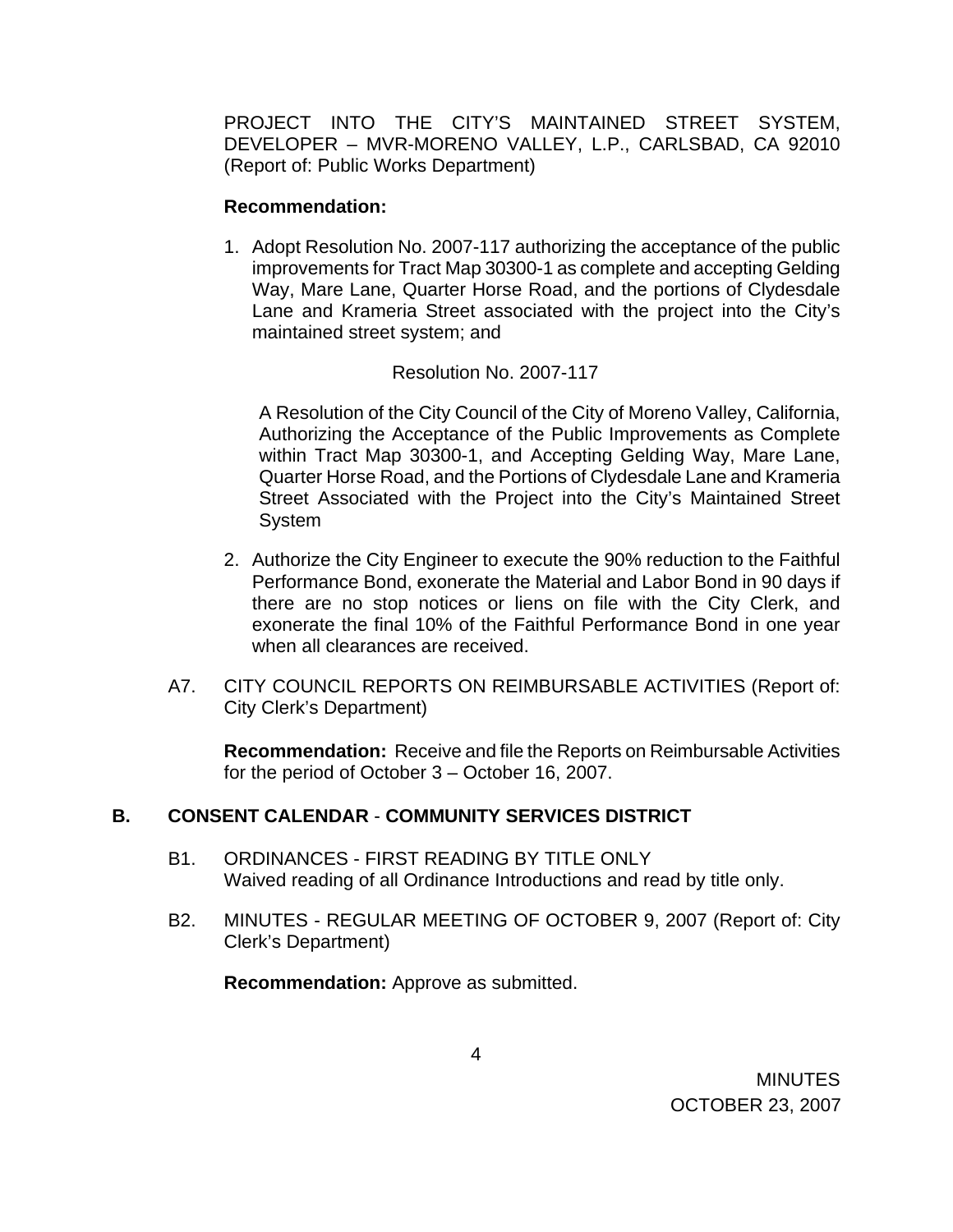B3. PARCEL MAP 34572 – AUTHORIZE THE EXECUTION OF THE QUITCLAIM OF EASEMENT FOR LANDSCAPE TO THE PROPERTY OWNER(S) OF RECORD, AND THE EXECUTION OF THE ACCEPTANCE CERTIFICATION TO ACCEPT THE LANDSCAPE EASEMENT DEED FROM OMP CACTUS, LLC, NORTHWEST CORNER OF FREDERICK STREET AND CACTUS AVENUE, DEVELOPER: OMP CACTUS, LLC, GARDENA, CA 90248 (Report of: Public Works Department)

### **Recommendation:**

- 1. Authorize the President of the Board of Directors of the Community Services District to execute the Quitclaim of Easement for landscape to the owner or owners of record of the real property for Parcel Map 34572;
- 2. Authorize the President of the Board of Directors of the Community Services District to accept the landscape Easement Deed; and
- 3. Authorize the City Clerk in her capacity as secretary of the Moreno Valley Community Services District to execute the Acceptance Certification to accept the landscape Easement Deed from OMP Cactus, LLC, subject to completion of the improvements, and to direct the City Clerk to forward the signed Quitclaim of Easement and Easement Deed to the County Recorder's Office for recordation.
- B4. TRACT 31269 AUTHORIZE THE ACCEPTANCE AND EXECUTION OF THE ACCEPTANCE CERTIFICATION TO ACCEPT THE LANDSCAPE EASEMENT DEED FROM PINNACLE MORENO VALLEY, 72, LLC, NORTH SIDE OF COTTONWOOD AVENUE, WEST OF REDLANDS BOULEVARD, DEVELOPER: PINNACLE MORENO VALLEY, 72, LLC, ALISO VIEJO, CA 92656 (Report of: Public Works Department)

## **Recommendation:**

- 1. Authorize the President of the Board of Directors of the Community Services District to accept the landscape Easement Deed; and
- 2. Authorize the City Clerk in her capacity as secretary of the Moreno Valley Community Services District to execute the Acceptance Certification to accept the landscape Easement Deed from Pinnacle Moreno Valley, 72, LLC, subject to completion of the improvements, and to direct the City Clerk to forward the signed Easement Deed to the County Recorder's Office for recordation.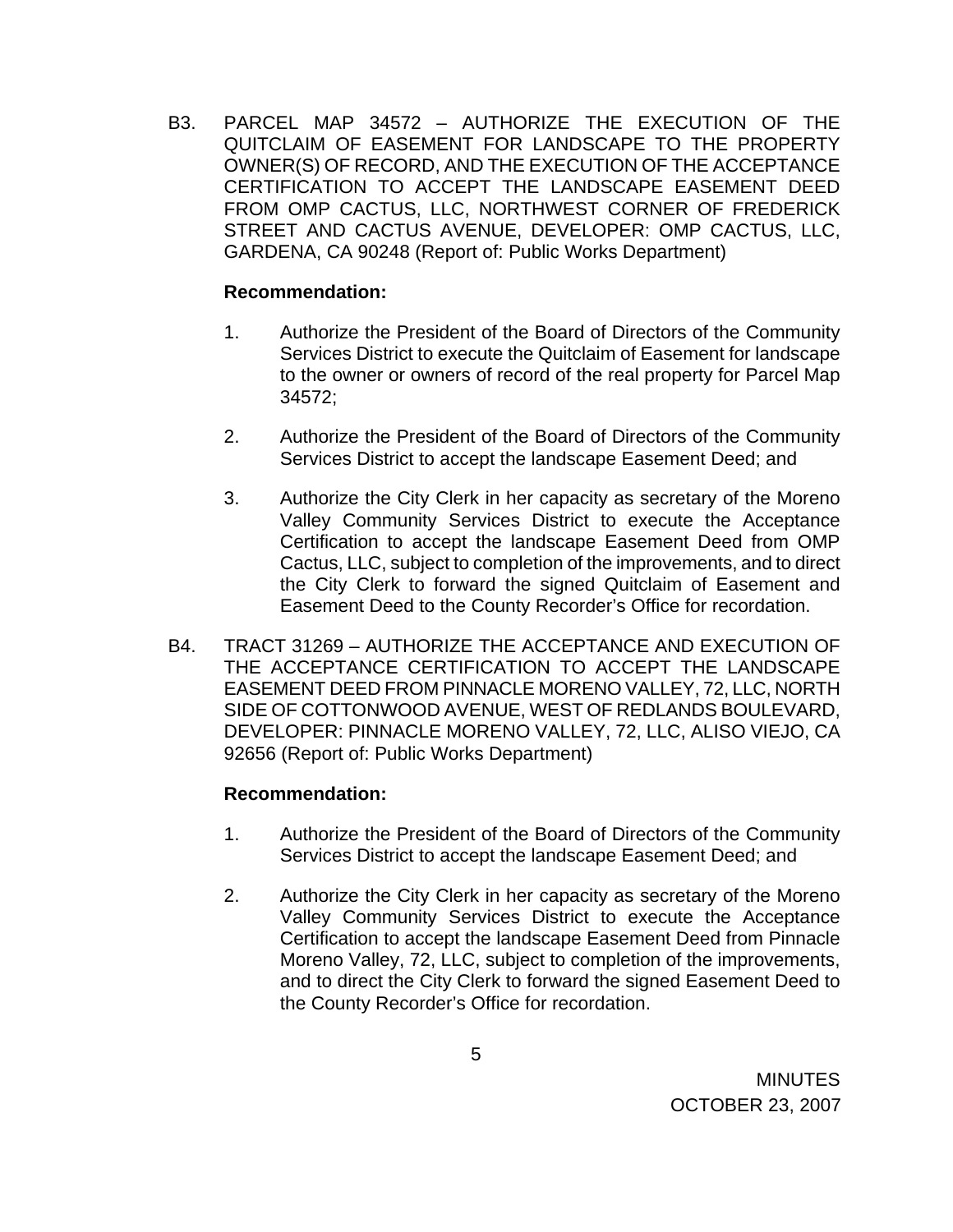B5. AWARD OF CONTRACT – MORENO VALLEY COMMUNITY SERVICES DISTRICT PROJECT NO. TTPM-07/08 – PARKWAY AND MEDIAN TREE TRIMMING (Report of: Public Works Department)

### **Recommendation:**

- 1. Approve the Agreement for MVCSD Project TTPM-07/08 (the "Agreement") with George Salinas Tree Preservation, Yorba, California;
- 2. Authorize the President of the MVCSD Board to execute said Agreement with George Salinas Tree Preservation; and
- 3. Authorize the Purchasing Division Manager to issue an open purchase order to George Salinas Tree Preservation in the amount of ONE HUNDRED FORTY-NINE THOUSAND SIXTEEN AND 00/100 (\$149,016.00) DOLLARS for annual Parkway and Median Tree Trimming Services.

# **C. CONSENT CALENDAR** - **COMMUNITY REDEVELOPMENT AGENCY**

- C1. ORDINANCES FIRST READING BY TITLE ONLY Waived reading of all Ordinance Introductions and read by title only.
- C2. MINUTES REGULAR MEETING OF OCTOBER 9, 2007 (Report of: City Clerk's Department)

**Recommendation:** Approve as submitted.

## **D. CONSENT CALENDAR** - **BOARD OF LIBRARY TRUSTEES**

- D1. ORDINANCES FIRST READING BY TITLE ONLY Waived reading of all Ordinance Introductions and read by title only.
- D2. MINUTES REGULAR MEETING OF OCTOBER 9, 2007 (Report of: City Clerk's Department)

**Recommendation:** Approve as submitted.

**Joint Consent Calendar Items A1-D2 with the exception of Item A6 approved by a 5-0 vote. m/West, s/Batey.**

**Agenda Order**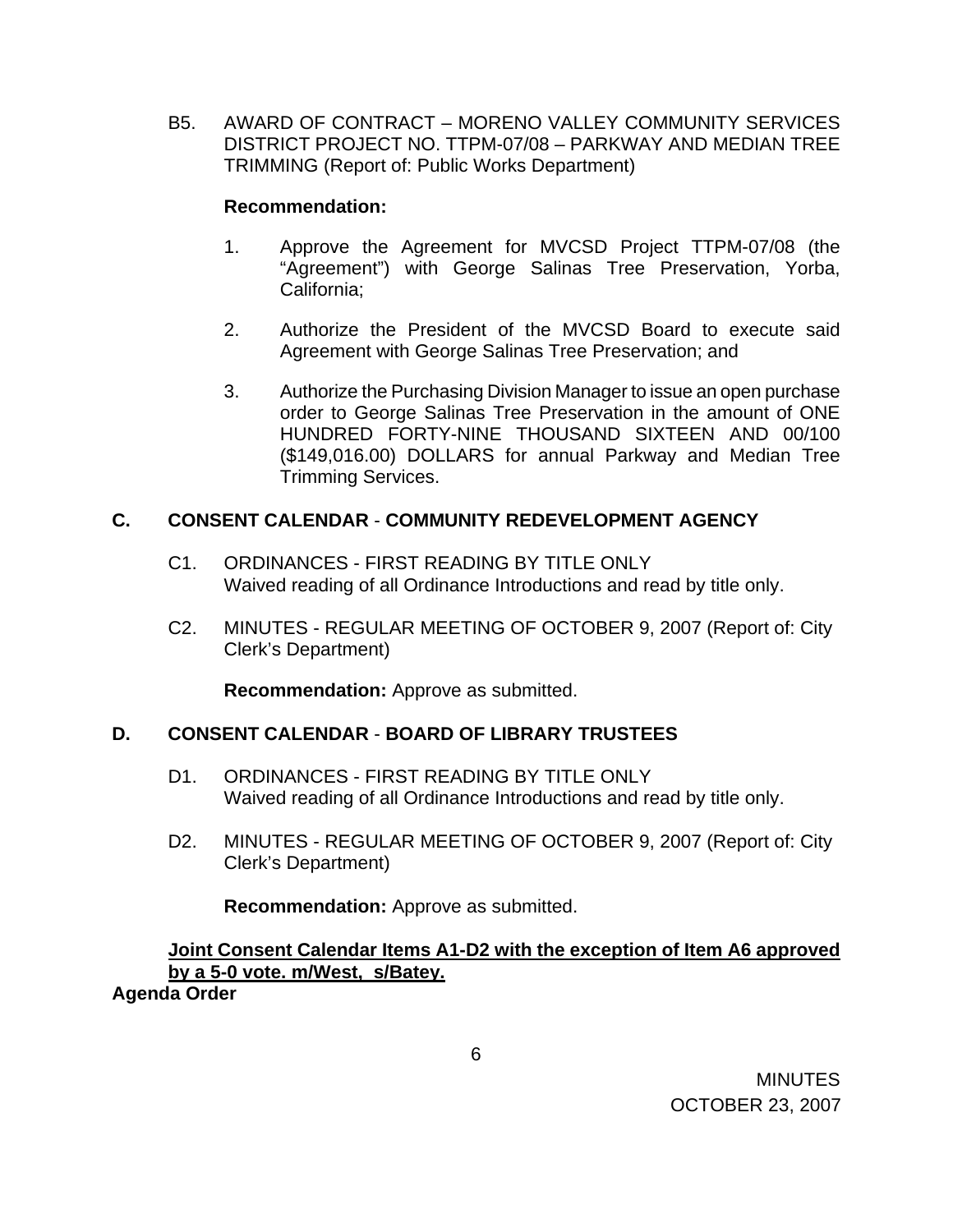H2. ORDINANCE NO. 757 - AN ORDINANCE OF THE CITY COUNCIL OF THE CITY OF MORENO VALLEY, CALIFORNIA, AMENDING TITLE 9 OF THE CITY OF MORENO VALLEY MUNICIPAL CODE REGARDING CHURCHES AND SIMILAR ASSEMBLY USES, RETAIL USE, TOWING, ADMINISTRATIVE REVOCATION OF ADMINISTRATIVE APPROVALS, LANDSCAPING SETBACKS, NEW APPLICATIONS FOLLOWING DENIAL AND MULTIPLE-FAMILY DEVELOPMENT STANDARDS (RECEIVED FIRST READING AND INTRODUCTION ON OCTOBER 9, 2007 BY A 4-0-1 VOTE, FLICKINGER ABSENT)

**Recommendation:** Adopt Ordinance No. 757.

### Ordinance No. 757

An Ordinance of the City Council of the City of Moreno Valley, California, Amending Title 9 of the City of Moreno Valley Municipal Code Regarding Churches and Similar Assembly Uses, Retail Use, Towing, Administrative Revocation of Administrative Approvals, Landscaping Setbacks, New Applications Following Denial and Multiple-Family Development Standards (Received First Reading and Introduction on October 9, 2007 by a 4-0-1 Vote, Flickinger Absent)

## **Approved by a 5-0 vote to continue item to November 13, 2007. A meeting will be held with church leaders in order to explain more fully the provisions of the proposed ordinance. m/Batey, s/West.**

## **E. PUBLIC HEARINGS**

E1. A PUBLIC HEARING IN CONNECTION WITH THE ISSUANCE OF: 1. BY THE COMMUNITY REDEVELOPMENT AGENCY OF: A) TAX ALLOCATION BONDS, SERIES A; B) TAX ALLOCATION BONDS, SERIES B); AND 2. BY THE CITY, ACTING ON BEHALF OF COMMUNITY FACILITIES DISTRICT NO. 87-1 OF: A) COMMUNITY FACILITIES DISTRICT 87-1 (TOWNGATE) SPECIAL TAX REFUNDING BONDS (THE "TOWNGATE REFUNDING BONDS"), AND B) COMMUNITY FACILITIES DISTRICT 87-1 (TOWNGATE) IMPROVEMENT AREA NO. 1 SPECIAL TAX REFUNDING BONDS (THE "IMPROVEMENT AREA REFUNDING BONDS") (Report of: Economic Development Department)

 Mayor White opened the public testimony portion of the public hearing, which were received from Edward Saulet (supports).

## **Recommendation:**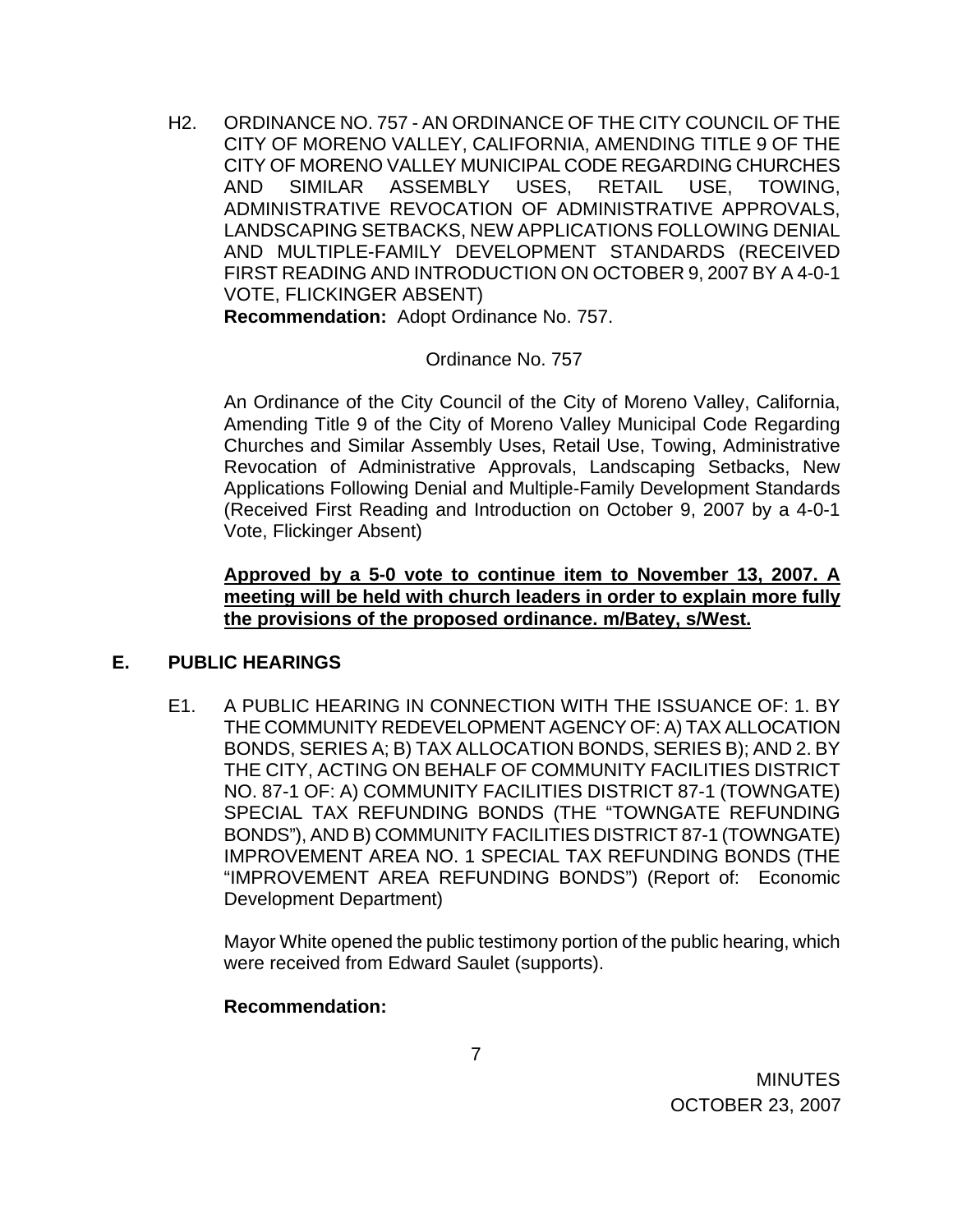1. That the Council, acting as the Legislative Body of Community Facilities District No. 87-1 (Towngate) of the City of Moreno Valley adopt Resolution No. 2007-119, authorizing the issuance of its 2007 Towngate Special Tax Refunding Bonds and approving certain documents and taking certain actions in connection therewith; and

## Resolution No. 2007-119

Resolution of the City Council of the City of Moreno Valley Acting as the Legislative Body of Community Facilities District No. 87-1 (Towngate) Authorizing the Issuance of Its 2007 Towngate Special Tax Refunding Bonds, And Approving Certain Documents And Taking Certain Other Actions in Connection Therewith

### **Approved by a 5-0 vote. m/Flickinger, s/Batey.**

2. That the Council, acting as the Legislative Body of Improvement Area No. 1 of Community Facilities District No. 87-1 (Towngate) adopt Resolution No. 2007-120, authorizing the issuance of its Improvement Area No. 1 Special Tax Refunding Bonds and approving certain documents and taking certain actions in connection therewith; and

#### Resolution No. 2007-120

Resolution of the City Council of the City of Moreno Valley Acting as the Legislative Body of Improvement Area No. 1 of Community Facilities District No. 87-1 of the City of Moreno Valley Authorizing the Issuance of Its Improvement Area No. 1 Special Tax Refunding Bonds, And Approving Certain Documents And Taking Certain Other Actions in Connection Therewith

### **Approved by a 5-0 vote. m/Flickinger, s/Batey.**

3. That the Agency adopt Resolution No. RDA 2007-08, approving and authorizing execution of the Agency Towngate Agreement.

Resolution No. RDA 2007-08

A Resolution of the Community Redevelopment Agency of the City of Moreno Valley Approving And Authorizing the Execution of the Agency Towngate Agreement

### **Approved by a 5-0 vote. m/Flickinger, s/Batey.**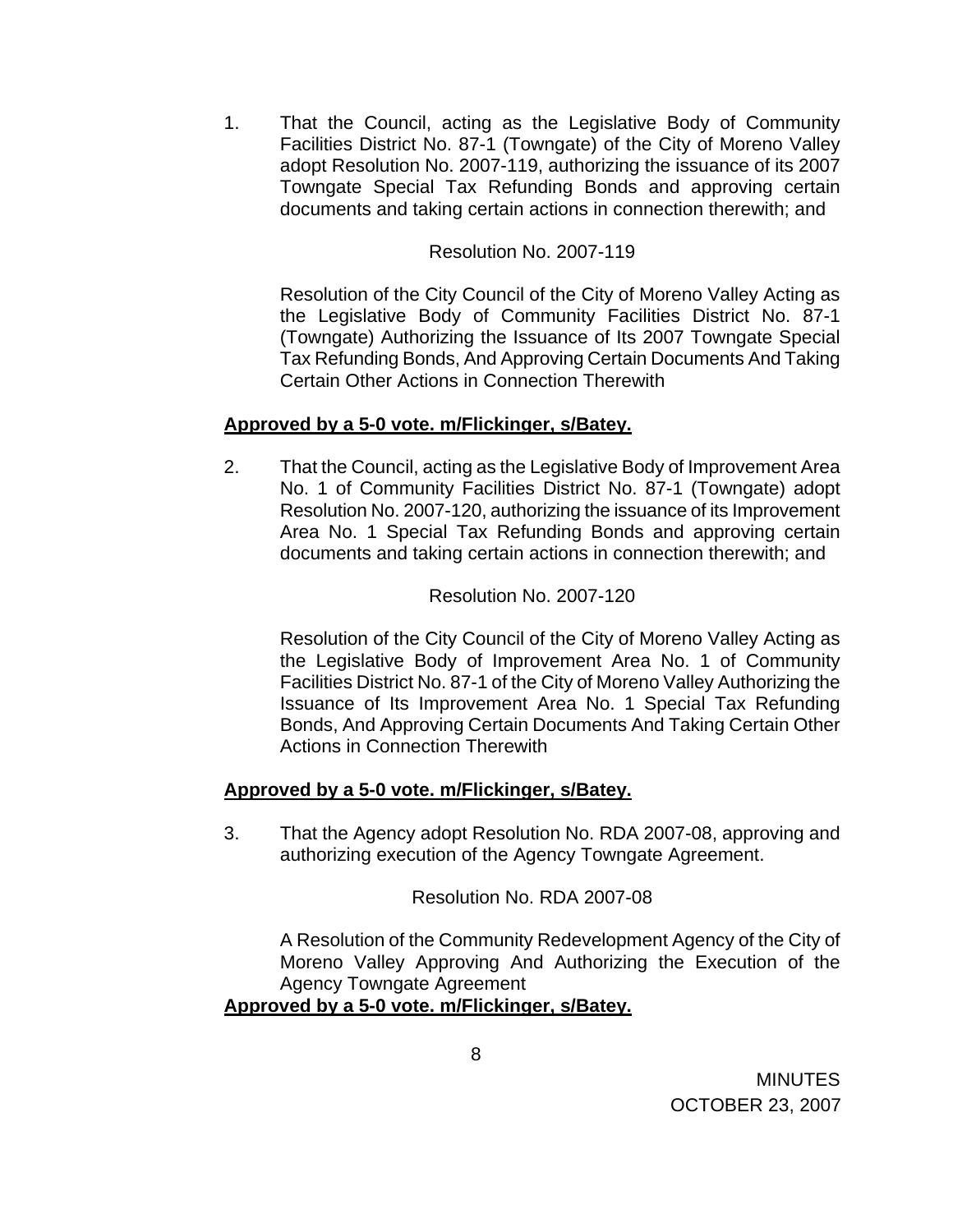4. That the Council adopt Resolution No. 2007-121, approving and authorizing execution of the Agency Towngate Agreement.

### Resolution No. 2007-121

A Resolution of the City Council of the City of Moreno Valley Approving And Authorizing the Execution of the Agency Towngate Agreement

#### **Approved by a 5-0 vote. m/Flickinger, s/Batey.**

5. That the Agency adopt Resolution No. RDA 2007-09, approving and authorizing execution of the Agency Improvement Area Agreement.

### Resolution No. RDA 2007-09

A Resolution of the Community Redevelopment Agency of the City of Moreno Valley Approving And Authorizing the Execution of the Agency Improvement Area Agreement

#### **Approved by a 5-0 vote. m/Flickinger, s/Batey.**

6. That the Council adopt Resolution No. 2007 -122, approving and authorizing execution of the Agency Improvement Area Agreement.

Resolution No. 2007-122

A Resolution of the City Council of the City of Moreno Valley Approving And Authorizing the Execution of the Agency Improvement Area Agreement

### **Approved by a 5-0 vote. m/Flickinger, s/Batey.**

7. That the Agency adopt Resolution No. RDA 2007-10, finding benefit to the Project Area and making certain additional findings with respect to certain public improvements to be located within the boundaries of the Redevelopment Project Area.

Resolution No. RDA 2007-10

A Resolution of the Community Redevelopment Agency of the City of Moreno Valley Making Certain Findings In Connection with the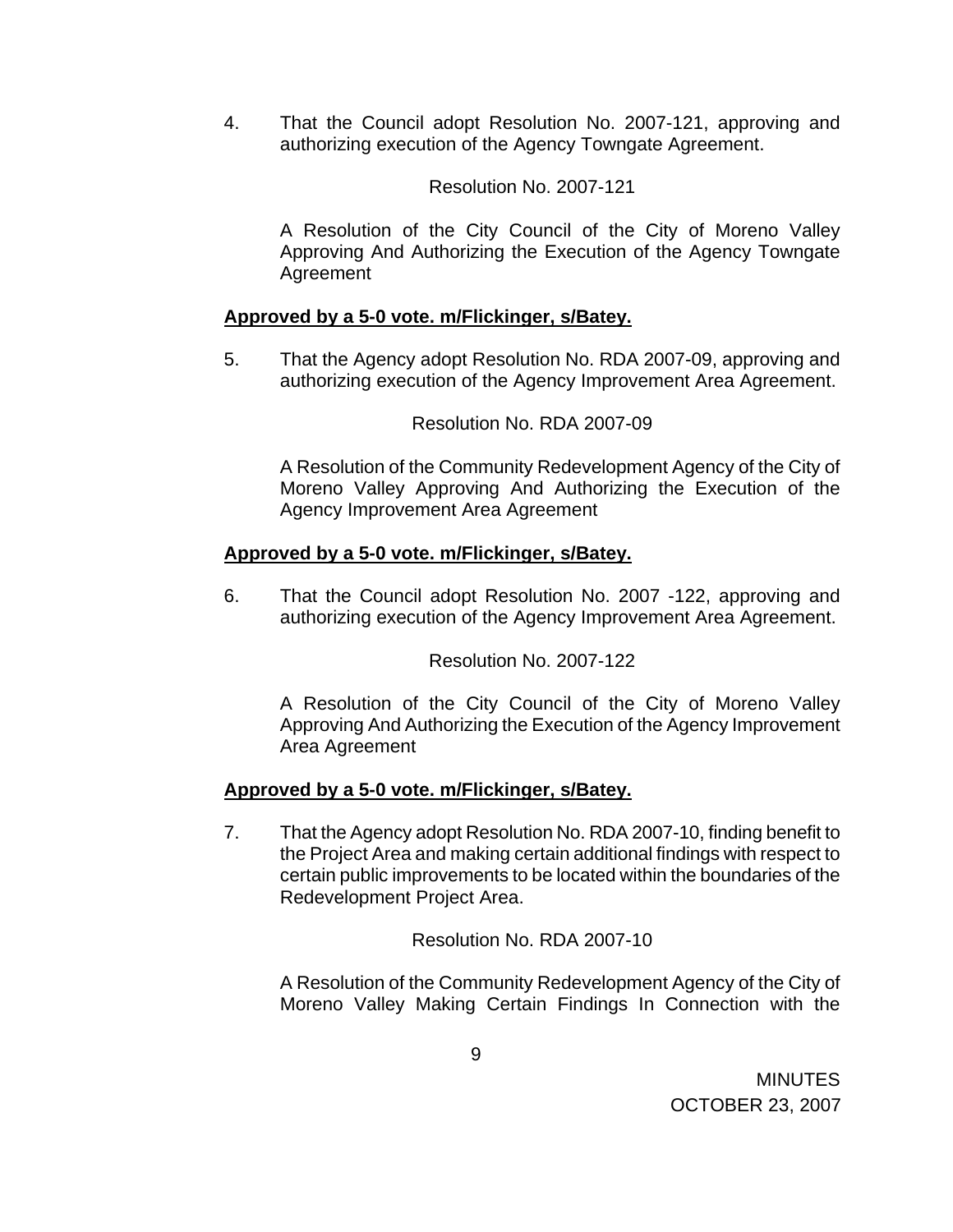Provision of Public Improvements And Authorizing Such **Improvements** 

## **Approved by a 5-0 vote. m/Flickinger, s/Batey.**

8. That the Council adopt Resolution No. 2007-123, finding benefit to the Project Area and making certain additional findings with respect to certain public improvements to be located within the boundaries of the Redevelopment Project Area.

## Resolution No. 2007-123

A Resolution of the City Council of the City Of Moreno Valley Making Certain Findings in Connection with the Provision of Public Improvements And Authorizing Such Improvements

## **Approved by a 5-0 vote. m/Flickinger, s/Batey.**

9. That the Agency adopt Resolution No. RDA 2007-11, authorizing the issuance and sale of Tax Allocation Bonds for the Moreno Valley Redevelopment Project, and approving the Form of Indenture of Trust, Official Statement, Bond Purchase Agreement, Continuing Disclosure Certificate, Escrow Agreement and Related Documents and Authorizing Certain Other Actions.

Resolution No. RDA 2007-11

A Resolution of the Community Redevelopment Agency of the City of Moreno Valley Authorizing the Issuance And Sale of Tax Allocation Bonds for the Moreno Valley Redevelopment Project, And Approving the Form of Indenture of Trust, Official Statement, Bond Purchase Agreement, Continuing Disclosure Certificate, Escrow Agreement And Related Documents And Authorizing Certain Other Actions

### **Approved by a 5-0 vote. m/Flickinger, s/Batey.**

10. That the Council adopt Resolution No. 2007-124, approving the issuance by the Community Redevelopment Agency of the City of Moreno Valley of Bonds, approving certain documents in connection therewith and making certain determinations relating thereto.

Resolution No. 2007-124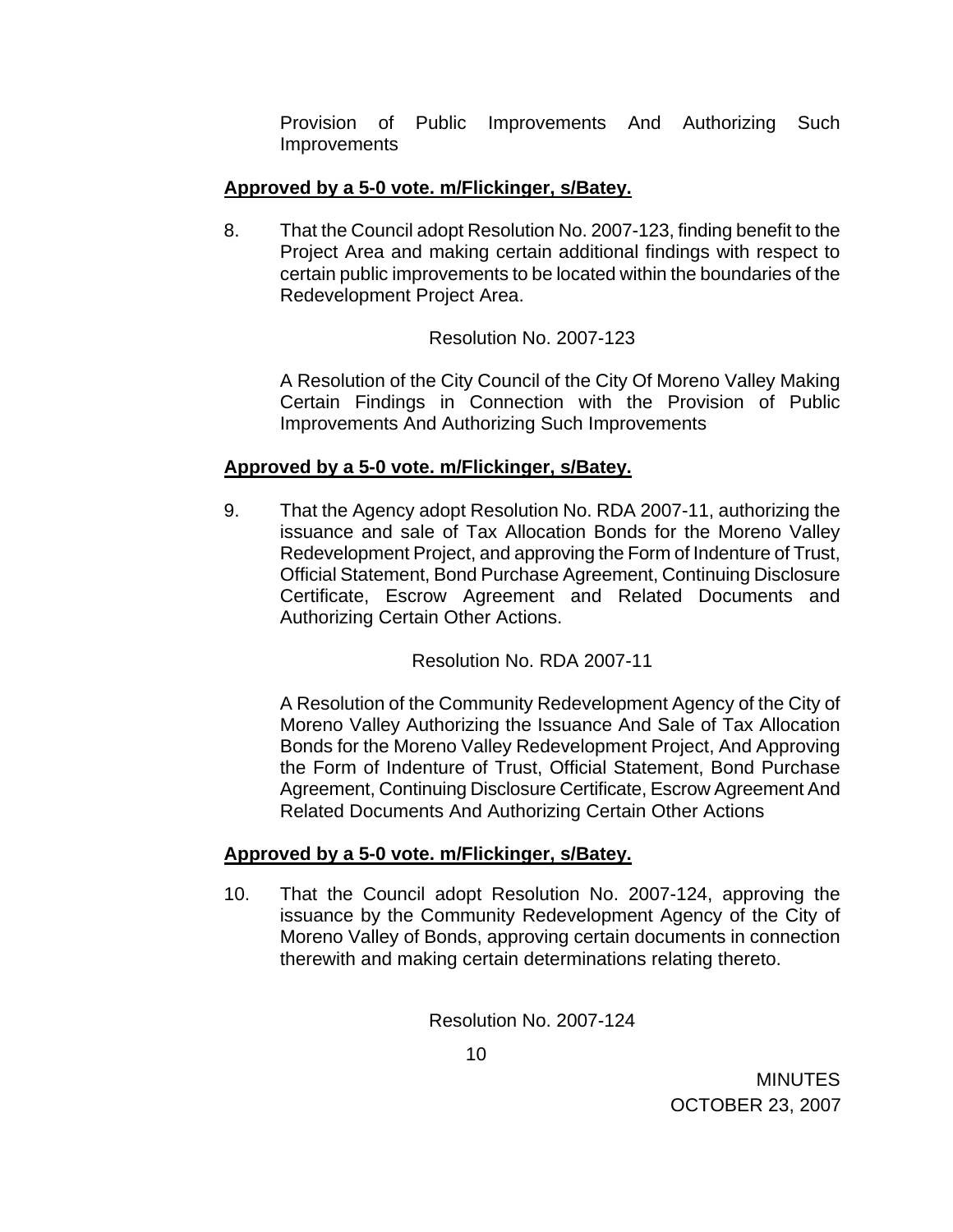A Resolution of the City Council of the City of Moreno Valley, California, Approving the Issuance by the Community Redevelopment Agency of the City of Moreno Valley of Bonds, Approving Certain Documents in Connection Therewith And Making Certain Determinations Relating Thereto

## **Approved by a 5-0 vote. m/Flickinger, s/Batey.**

11. That the Authority adopt Resolution No. MVPFA 2007-02, authorizing the purchase and sale of Tax Allocation Bonds for the Moreno Valley Redevelopment Project and Approving certain related documents and authorizing certain other actions.

Resolution No. MVPFA 2007-02

Resolution of the Moreno Valley Public Financing Authority Authorizing the Purchase And Sale of Tax Allocation Bonds for the Moreno Valley Redevelopment Project And Approving Certain Related Documents And Authorizing Certain Other Actions

## **Approved by a 5-0 vote. m/Flickinger, s/Batey.**

12. That the Agency adopt Resolution No. RDA 2007-12, authorizing the issuance of its Moreno Valley Redevelopment Project, Subordinate 2007 Taxable Tax Allocation Bonds and making certain determinations in connection therewith; and

Resolution No. RDA 2007-12

A Resolution of the Community Redevelopment Agency of the City of Moreno Valley Authorizing the Issuance by the Community Redevelopment Agency of Its Moreno Valley Redevelopment Project, Subordinate 2007 Taxable Tax Allocation Bonds And Making Certain Determinations in Connection Therewith

## **Approved by a 5-0 vote. m/Flickinger, s/Batey.**

13. That the Council adopt Resolution No. 2007-125, approving the issuance by the Community Redevelopment Agency of the City of Moreno Valley of its Moreno Valley Redevelopment Project, Subordinate 2007 Taxable Tax Allocation Bonds, Authorizing the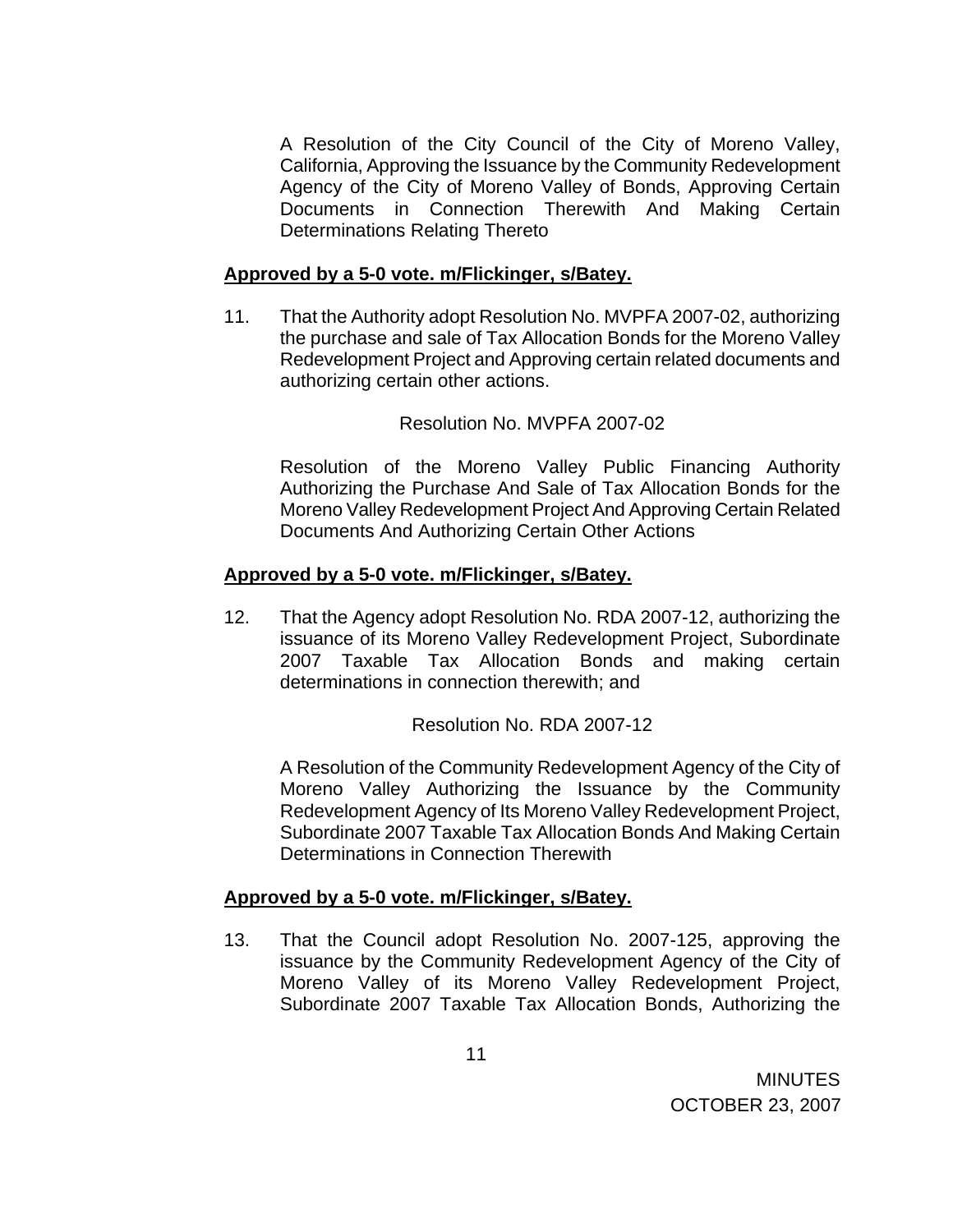purchase of such bonds and making certain determinations in connection therewith; and

## Resolution No. 2007-125

A Resolution of the City Council of The City of Moreno Valley Approving the Issuance by the Community Redevelopment Agency of the City of Moreno Valley of Its Moreno Valley Redevelopment Project, Subordinate 2007 Taxable Tax Allocation Bonds, Authorizing the Purchase of Such Bonds And Making Certain Determinations in Connection Therewith

## **Approved by a 5-0 vote. m/Flickinger, s/Batey.**

14. That the Council approve the accounting treatment recommended by the Finance Director/City Treasurer in the Fiscal Impact Section with respect to the General Fund equity, including the reassignment of unreserved designated fund balance to reserved balance.

## **Approved by a 5-0 vote. m/Flickinger, s/Batey.**

## **F. ITEMS REMOVED FROM CONSENT CALENDARS FOR DISCUSSION OR SEPARATE ACTION - NONE**

### **G. REPORTS**

G1. PROPOSED CITY-FUNDED FLU SHOTS FOR CITY EMPLOYEES (Report of: Assistant City Manager)

**Recommendation:** That the City Council approve the proposed program to offer City-funded flu shots to City employees and appropriate \$10,000 in the Workers' Compensation Fund for the program.

Mayor White opened the agenda item for public comments; there being none, public comments were closed.

### **Approved by a 5-0 vote. m/Batey, s/Stewart.**

G2. CITY COUNCIL REPORTS ON REGIONAL ACTIVITIES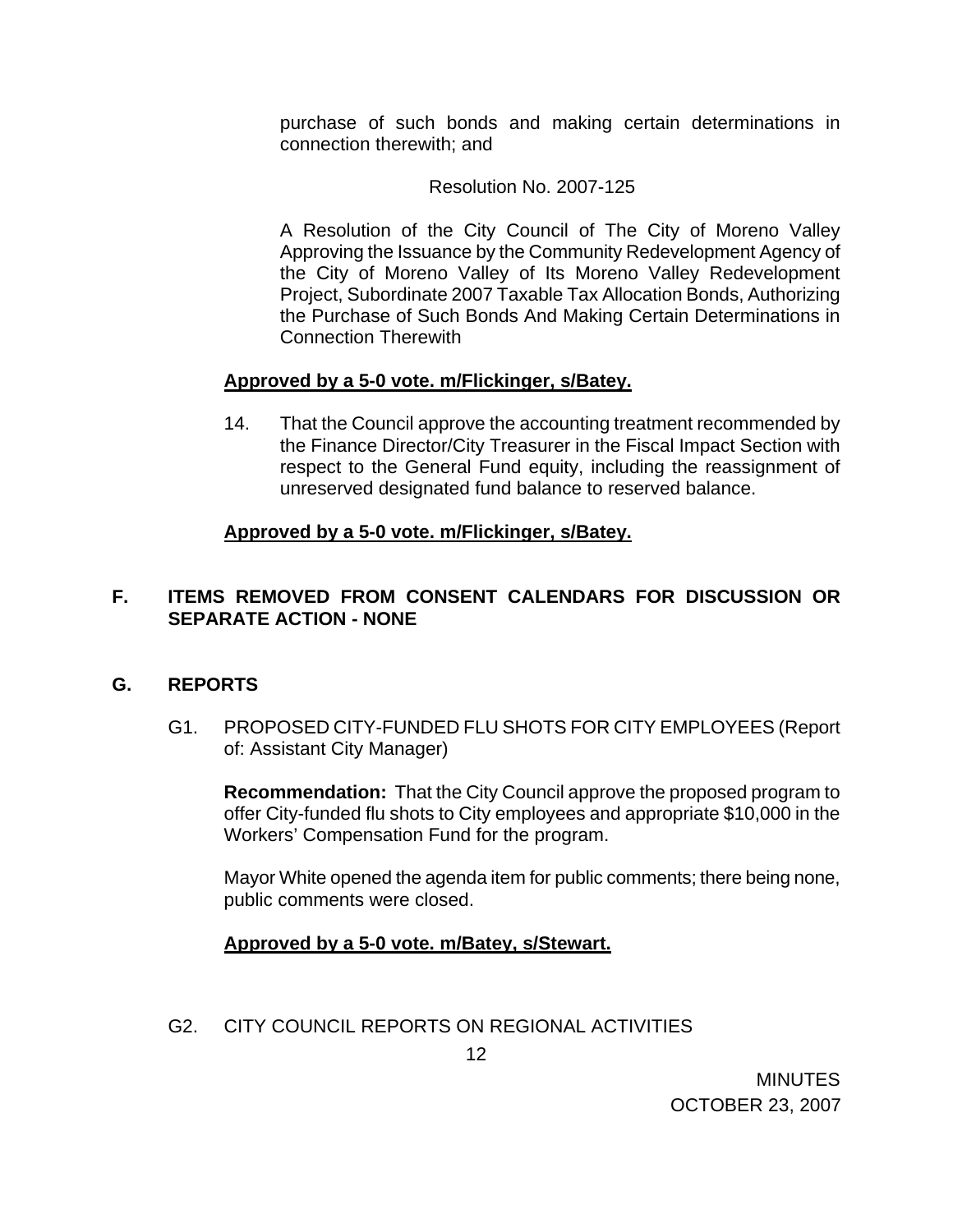a) Report on Western Riverside Council of Governments (WRCOG) by Mayor White

Mayor White opened the agenda item for public comments; there being none, public comments were closed.

 Mayor White reported that an open meeting would be held before the Riverside County Board of Supervisors on November 5, 2007. Attorney General Jerry Brown will discuss AB 32, which addresses greenhouse gas emission reductions legislation.

 G3. CITY MANAGER'S REPORT (Informational Oral Presentation – not for Council action)

Bob Gutierrez reported a Management Watch meeting had taken place and currently the City had had minimum impact from the fires and high wind conditions.

The State of California and Riverside County made disaster declarations for both fire and wind incidents. Riverside County had activated emergency operations center Level 1, which is the management watch level. The City of Moreno Valley is proactive in providing resources and assistance to other cities and at the same time is considering the needs of its residents. March Air Reserve Base was asked to deploy its tent city to provide temporary housing for people working the fires in San Diego County.

G4. EMPLOYMENT AGREEMENT WITH NEW CITY CLERK (Report of: Mayor White)

 **Recommendation:** That the City Council approve and authorize the Mayor to execute an Employment Agreement with the new City Clerk.

 Mayor White reported the City Council has appointed Juanita (Jane) Halstead as the City Clerk for the City of Moreno Valley.

### **Approved by a 5-0 vote. m/West, s/Flickinger.**

### **H. LEGISLATIVE ACTIONS**

ORDINANCES - 1ST READING AND INTRODUCTION - NONE

ORDINANCES - 2ND READING AND ADOPTION

H1. ORDINANCE NO. 756 - AN ORDINANCE OF THE CITY COUNCIL OF THE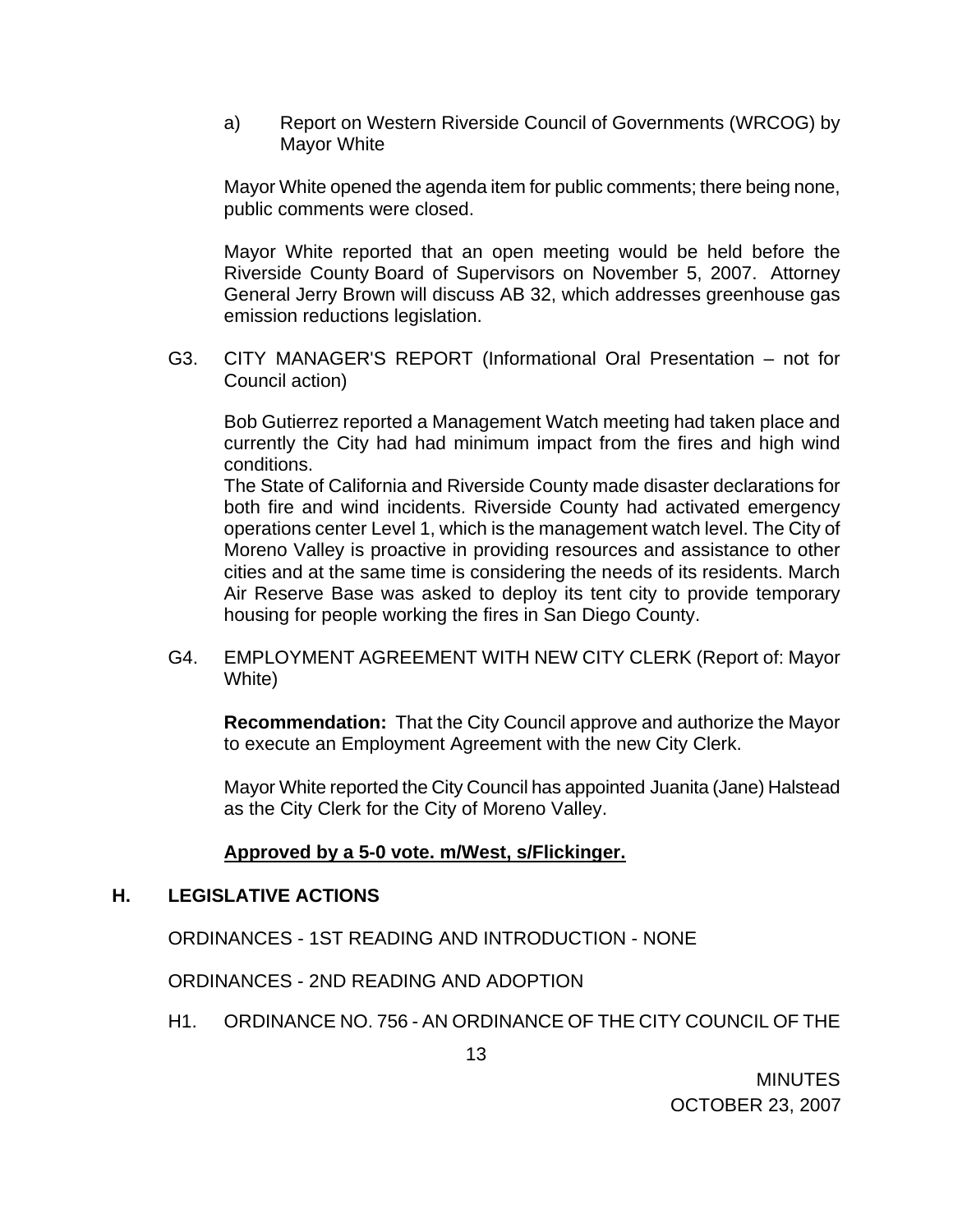CITY OF MORENO VALLEY, CALIFORNIA, AMENDING THE OFFICIAL ZONING ATLAS OF SAID CITY, APPROVING CHANGE OF ZONE PA06- 0158 FOR VARIOUS LOCATIONS WITHIN THE CITY OF MORENO VALLEY CONSISTENT WITH THE COMPREHENSIVE UPDATE TO THE CITY'S GENERAL PLAN LAND USE MAP AND FINDING THAT THE APPLICATION IS CONSISTENT WITH THE PREVIOUSLY CERTIFIED FINAL PROGRAM ENVIRONMENTAL IMPACT REPORT (SCH#200091075) PURSUANT TO SECTION 15168 OF THE CALIFORNIA ENVIRONMENTAL QUALITY ACT (CEQA) GUIDELINES (RECEIVED FIRST READING AND INTRODUCTION ON OCTOBER 9, 2007 BY A 4-0-1 VOTE, FLICKINGER ABSENT)

**Recommendation:** Adopt Ordinance No. 756.

Ordinance No. 756

An Ordinance of the City Council of the City of Moreno Valley, California, Amending the Official Zoning Atlas of said City, Approving Change of Zone PA06-0158 for Various Locations within the City of Moreno Valley Consistent with the Comprehensive Update to the City's General Plan Land Use Map and Finding that the Application is Consistent with the Previously Certified Final Program Environmental Impact Report (SCH#200091075) Pursuant to Section 15168 of the California Environmental Quality Act (CEQA) Guidelines (Received First Reading and Introduction on October 9, 2007 by a 4-0-1 Vote, Flickinger Absent)

Mayor White opened the agenda item for public comments, which were received from Edith Rogers (opposes), Sherry Burnett (opposes) and Roy Walters (opposes).

## **Approved by a 4-0-1 vote (Flickinger abstained). m/Stewart, s/Batey.**

ORDINANCES - URGENCY ORDINANCES – NONE

RESOLUTIONS – NONE

PUBLIC COMMENTS **ON ANY SUBJECT NOT ON THE AGENDA** UNDER THE JURISDICTION OF THE CITY COUNCIL ARE AS FOLLOWS: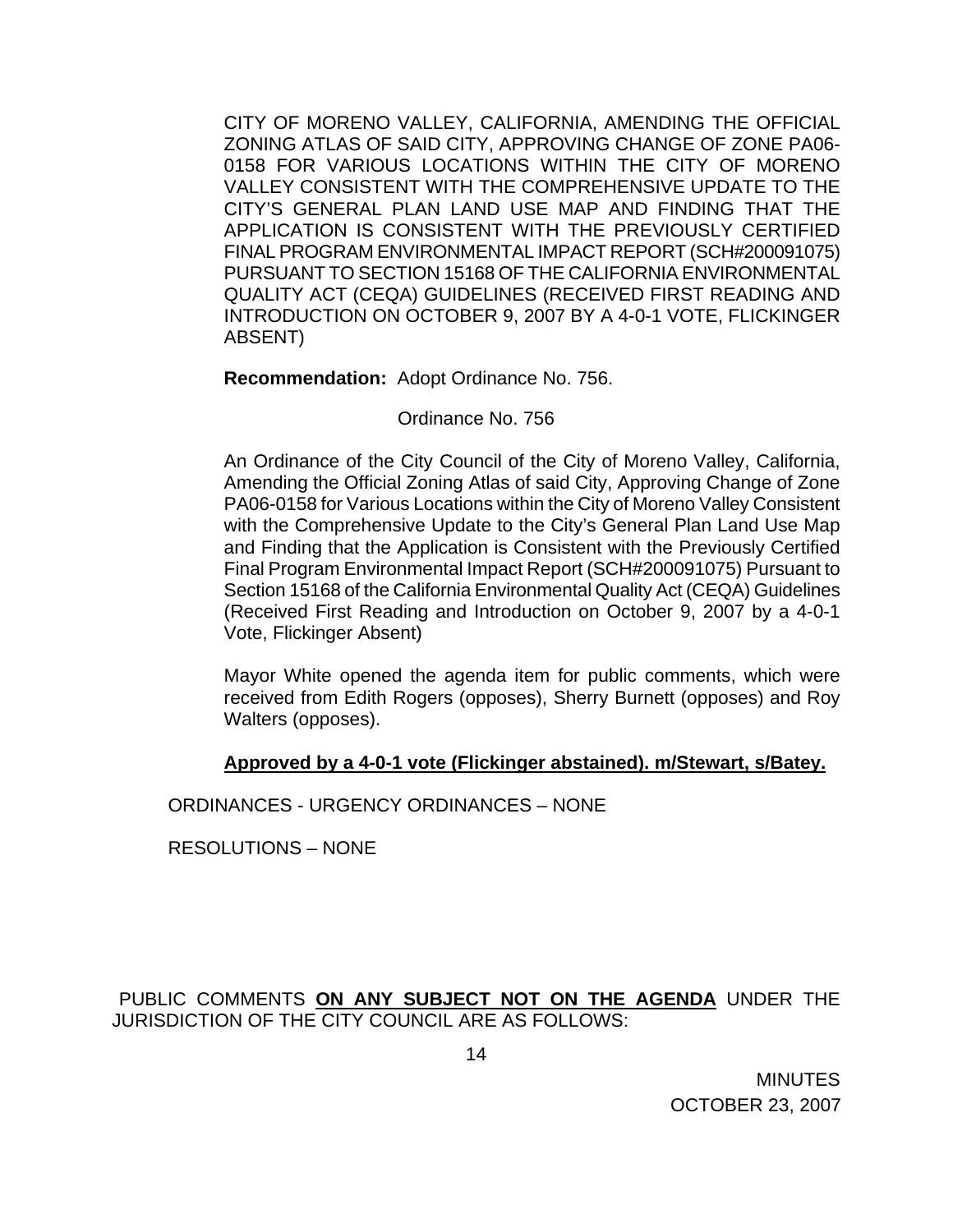## Elizabeth Wilmot

1) Inquiry regarding the Oakwood Apartments - had heard that Los Angeles residents were being given vouchers to relocate to Moreno Valley.

## **CLOSING COMMENTS AND/OR REPORTS OF THE CITY COUNCIL, COMMUNITY SERVICES DISTRICT, OR COMMUNITY REDEVELOPMENT AGENCY**

Council Member West

- 1) Wants constituents to know that he is still trying to find ways to make traffic improvements in his district and asked when the project will come back to the Council
- 2) Council Member Flickinger seconded to have it come back to look at other funding sources

## Council Member Flickinger

- 1) Thanked MVTV for outstanding job with teleconference, user friendly, glitch free, nice job
- 2) Thanked Moreno Valley folks during husband's recent health crisis, Cindy and Judd Miller, Margarita Stice, Gordon and Tammy Tucker, Richard and Susan Stewart, Bill Batey, R. McGee, the Burglary Suppression Team, Moreno Valley Police Department, Paramedic Station 65, City Council Members that funded the paramedics, those that included Daren and her in their prayers
- 3) Keep firefighters in your thoughts and prayers
- 4) Congratulations to Jane Halstead

## Council Member Stewart

- 1) Had surgery yesterday, thankful to MVTV for the teleconference
- 2) Spoke with Marion Ashley and City Manager regarding the fires and evacuations, offered 100 rooms at March Marine building
- 3) Congratulations to Jane Halstead education and experience went through a tough application process, fantastic qualifications

## Mayor Pro Tem Batey

- 1) Keep firefighters in mind
- 2) Stop the Violence Conference October 25
- 3) Received calls regarding the DIF fees agreement, needs to meet with staff
- 4) EMWD Sunnymead Boulevard project to last eight months
- 5) Congratulations to Jane Halstead

Mayor White